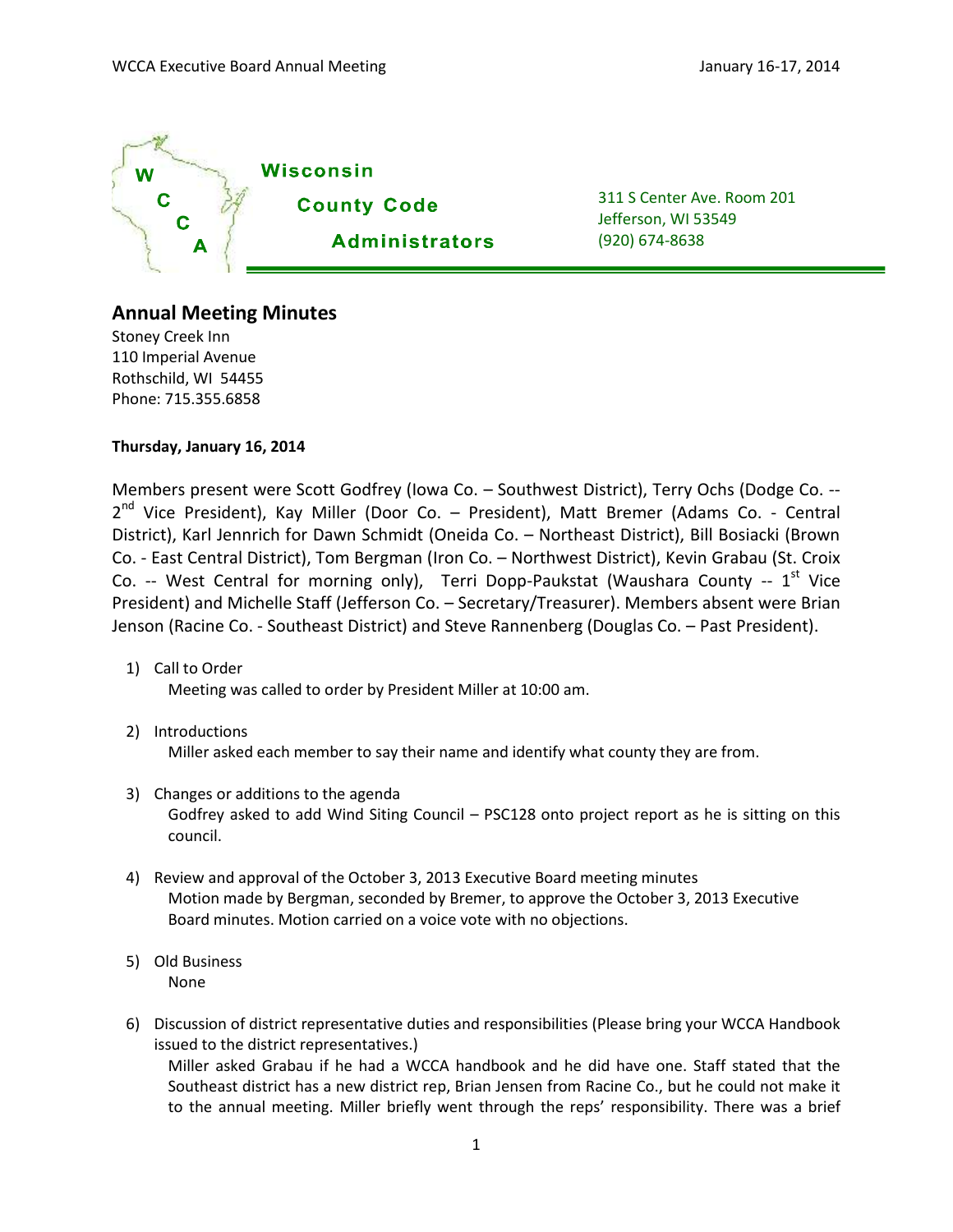discussion between the executive board on good web sites such as the State legislative notification, etc.

- 7) Treasurer's Report Michelle Staff, Secretary-Treasurer Staff e-mailed the treasurer's report to the Executive Board before the meeting. She briefly explained it and asked if any board member had questions. There were none. Motion by Bergman, seconded by Godfrey, to approve the Treasurer's report. Motion carried on a voice vote with no objection.
- 8) Audit of 2013 Financials Audit Committee Staff e-mailed Godfrey and Bergman the 2013 yearly expenses and deposits. In addition, she handed out the actual totals vs. budgeted for 2013. Godfrey and Bergman had no concerns with the finances.
- 9) Review and approve WCCA 2014 Operating Budget

Staff e-mailed the proposed 2014 budget but also had extra hard copies for members. Staff went through the budget line by line. Staff asked the Board how much money will be awarded for scholarships this year. There was a brief discussion on past practices for the scholarships. It was agreed that the scholarship will be for two students at \$500 each for a total of \$1000 out of the scholarship fund.

Staff asked the Board if they would like to place \$2000 into the 45<sup>th</sup> Anniversary fund. The Board agreed to put \$2000 into the 45<sup>th</sup> Anniversary fund to give out free items to be discussed later on the agenda. Staff asked the Board if they wanted to keep the Legislative/Education fund. There was a brief discussion on what the line item was used for. It was agreed to increase that line item to \$300 for either membership in other organizations or mileage for members and have money available if necessary.

Bosiacki commented that WCCA should have a scholarship for members to go to educational training. There was a lengthy discussion on proposing a line item to be added called career enhancement training. There was a discussion on types of conferences or training that would qualify, such as FEMA training, POWTS training, planning conferences, etc. Bremer stated that there would need to be guidelines for this new type of scholarship. It was discussed that the person awarded the scholarship would be required to do a presentation at a conference on the information that learned from the event. It was a suggested that guidelines to be set up for giving this scholarship. It was noted that we would add a line item but will not have money allocated to it this year and over the year this will be a recurring agenda item.

Staff continued explaining each line item on the budget. There was a discussion on possibly raising membership dues. It was agreed upon to keep the membership dues the same for 2015. Staff mentioned that the CD interest continues to be less every year. At this time the Board would like the extra money to remain in the existing CD.

Motion made by Bremer, seconded by Bosiacki, to approve the 2014 WCCA operating budget. Motion passed on a voice vote with no objection.

10) Committee Assignments and Appointments for 2014 (See draft assignments spreadsheet)

#### **Executive Board and Standing Committee**

Miller handed out the proposed draft committee assignments and asked the Board to look at the appointments. There were no changes on the standing committees. Miller stated that Dale Dimond no longer wants to be chair of the POWTS committee. Miller will appoint Chris Olson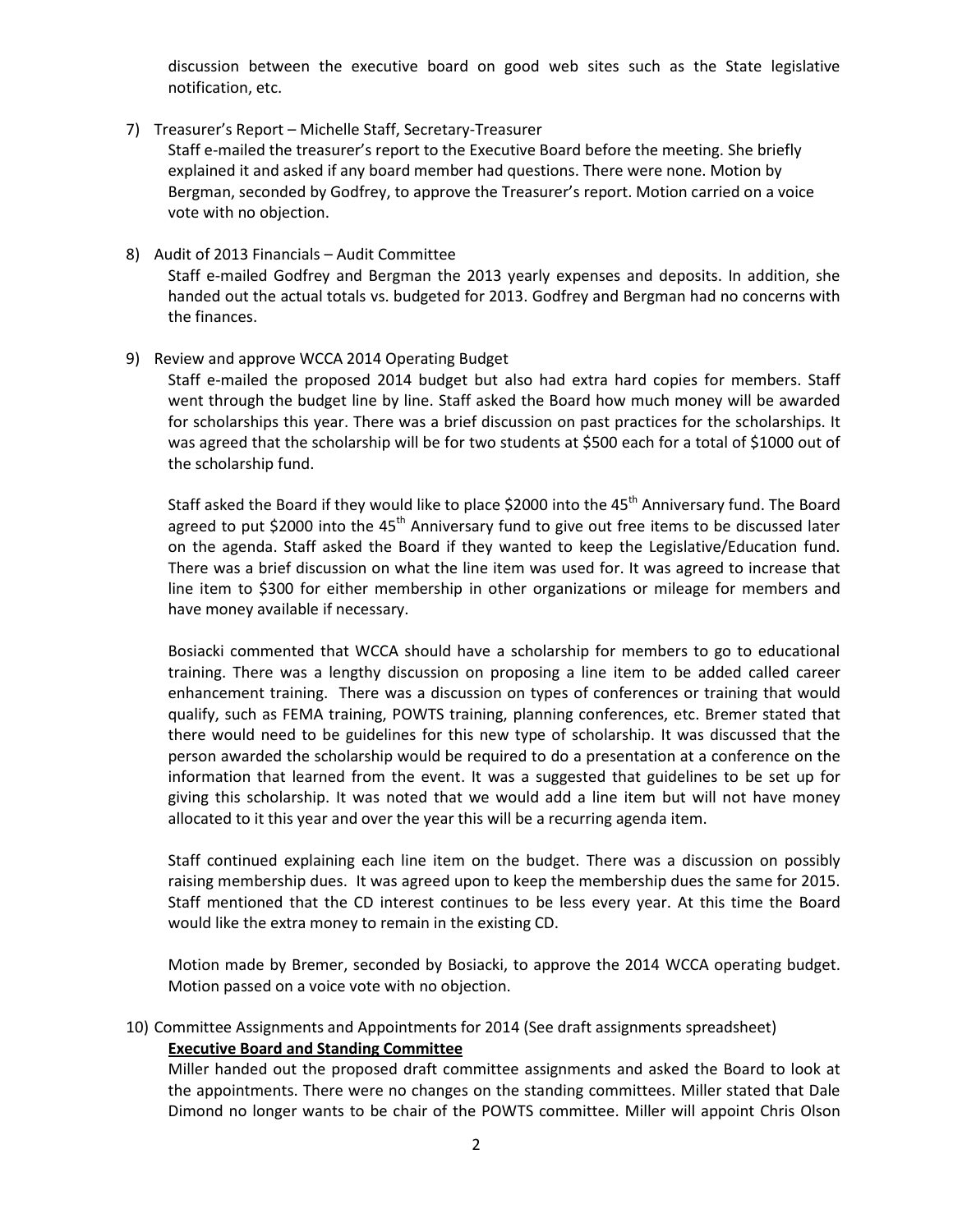from Door County as the POWTS chair. Staff asked if the NR113 Committee should be dissolved. It was agreed upon to eliminate it until needed again. NR116 and Working Lands Initiative Committee were also dissolved. It was suggested to create a new committee called the Outreach Committee to help with communication with LWCD, WLIA, etc.

### **Ad Hoc Committee**

Miller would like to discuss the Web Page Committee. Ochs stated that at his last district meeting there was discussion on some inappropriate comments on Google Groups. Miller stated that she was going to send a reminder to the district reps and a brief message on Google Groups reminding everyone to watch the inappropriate responses and banter. Miller stated that she got some complaints about the web page not being updated regularly. Godfrey suggested that Dustin Grant not be committee chair since his is a paid position. Godfrey suggested that we do a survey of the membership to find out what they would like to see. Miller appointed Godfrey as the chairman and suggested that Godfrey ask Grant to give more notice to the Board when the Decoder articles are due.

Miller asked if the Zoning Leadership Training Committee is even feasible at this time with Eric Olson leaving UW-Extension CLUE. Godfrey stated that he would follow up with Anna Haines from UW-Extension CLUE to see if this leadership training could be achieved again. Godfrey asked the Executive Board if they still would like to continue this type of program if CLUE can no longer assist WCCA. There was a brief discussion on this topic but no discussion as to what would happen if CLUE could not assist WCCA with the leadership program.

Bergman asked Miller if we should expand the mining committee since this issue is a very big topic at this point in time. There was discussion on Zoning Administrators that should be on the Committee. Miller asked Staff to update the committee with the new names and she will contact the new appointed ZAs to see if they were ok with being on the Committee.

Dopp-Paukstat asked Godfrey about the WCA Environmental and Land Use Committee and how productive it is. Godfrey shared his feelings on this subject with the Executive Board.

## **Program Coordinator**

Miller stated that this is CeCe Tesky's last year as Program Coordinator. Staff noted that the last time we put out for the program coordinator position, we advertised and got people that were interested. The Executive Board chooses the new program coordinator out of the candidates. It was agreed upon that Staff would put the notice on google groups with a deadline of March 17<sup>th</sup>. She will send the list of candidates to the Executive Board, and at the next Executive Board meeting the Board will choose a person to hire for 2015 and announce it at the business meeting. There was a brief discussion regarding whether the salary is appropriate and all agreed that it was at this time but that they may look at it in the future.

## **Web Page Coordinator**

Motion made by Bergman, seconded Jennrich, to reappoint CeCe Tesky as Program Coordinator and Dustin Grant as Web Page Coordinator for 2014. Motion passed on a voice vote with no objection. Godfrey was appointed as chair of the Web Page Committee. Bergman and Jennrich were appointed on the Web Page Committee. It was suggested that reminders be send to the Executive Board on the 1st of the month of the upcoming deadline on the  $15<sup>th</sup>$  of the month (March, June, September, and December). It was suggested that the district reps contact their counties for articles. All agreed that we need a Karl's Korner for Jennrich to share his wisdom with the membership.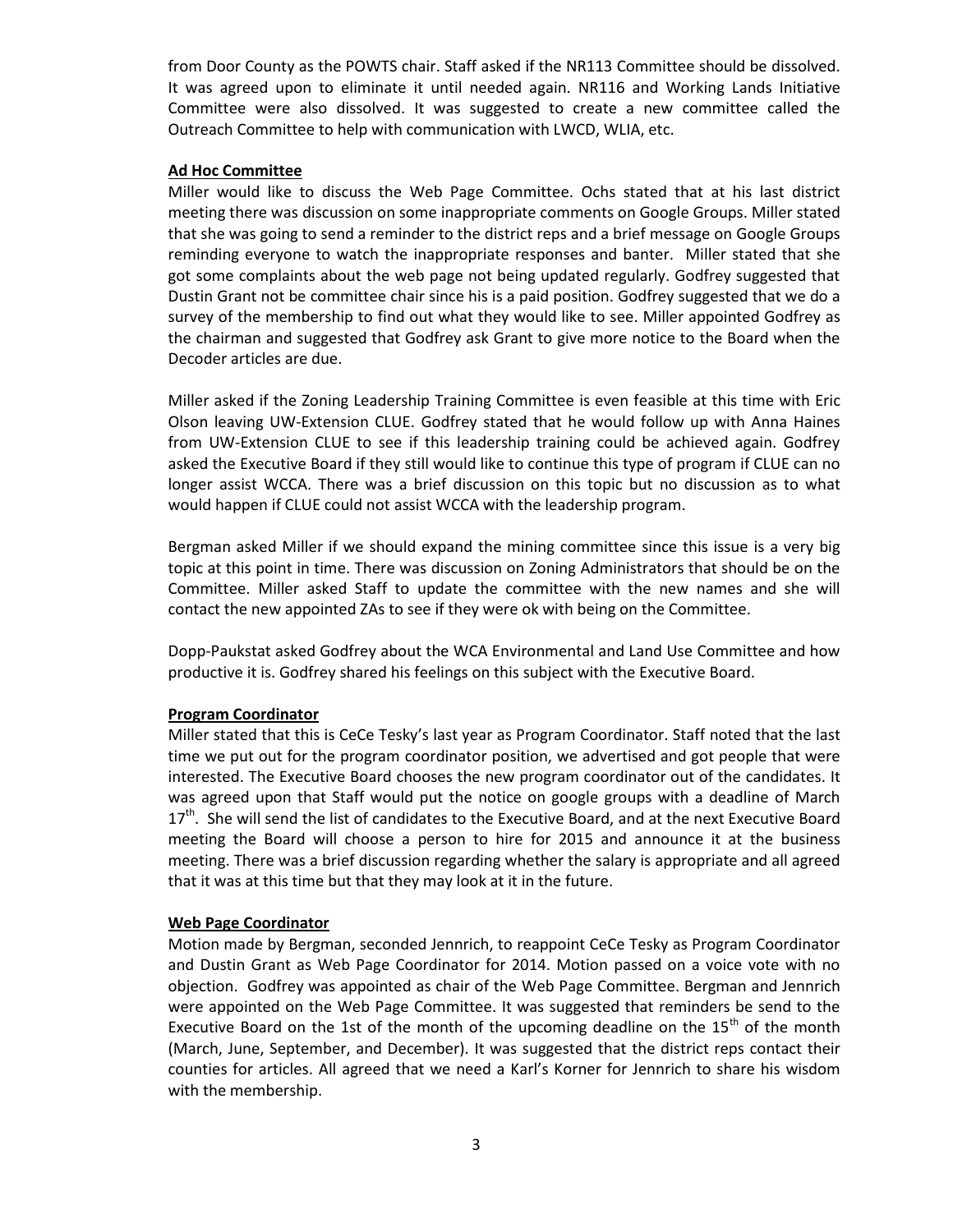#### **State Agency Liaisons and Others**

Miller read an e-mail from the DNR informing the WCCA that Heidi Kennedy will no longer be the main person for shoreland at the State. Ochs stated that his district would like the WCCA to ask the DNR to keep Kennedy as main contact for NR115. Miller stated that Kennedy will no longer be our contact for NR115 and all inquiries on NR115 should be directed to Russ Rasmussen. Motion by Jennrich, seconded by Bremer, to send a letter of appreciation to Heidi Kennedy and copy Secretary Kathy Stepp. Motion passed on a voice vote with no objection.

Recess at 12:05 pm for lunch.

Reconvened the meeting at 1:10 pm. Grabau left the meeting.

## **Proposed Affiliations**

Bosiacki stated that WASCM was going to contact us. Miller asked Godfrey if we should have a liaison from our organization with WLWCA. It was stated that their Fall Conference is usually the first week of October. Miller will send a letter to their president as outreach to start communication between the two organizations. There was a brief discussion on a possible joint conference. There was another discussion on WCCA members being members of other organizations. Dopp-Paukstat suggested we contact DNR and DATCP to see who their liaisons are for our organization. Godfrey stated that there has been some personnel movement at WCA. Bergman suggested that WCCA may want to reach out to Wisconsin Towns Association for a liaison. Godfrey thought it would be a good idea for WCCA to speak at a WTA conference. The Board thought that would be a good idea.

- 11) Committee and Project Reports
	- a) Program Coordinator/Conference Committee Draft Agenda 2014 Spring Conference Spring conference is scheduled for April 3 and 4 at Stoney Creek in Mosinee, WI. Dopp-Paukstat handed out a draft agenda for spring conference. She went through each item and there was discussion amongst the Executive Board on the items. It was noted that raffle tickets sales will continue until the drawing at spring conference.
	- b) Legislative Committee Legislative Report

Ochs handed out a copy of the legislative report to the Board. A new bill that was just introduced was in relation to the changes of the boundaries of a plat. Bosiacki asked about AB75 (2013 WISCONSIN ACT 80) in regard to shorelands annexed into cities and villages. There was a brief discussion on this bill and how it impacted shoreland areas that are annexed.

There was a discussion on SB349/AB476 which has been put on the table at this point in time. Godfrey, who sits on a steering committee for WCA reported to the Executive Board on discussions with Senator Tiffany about this bill. The issues discussed were the nonconforming section, issues affecting air and water quality, issues on licensing ordinance vs. zoning ordinance, etc. Senator Tiffany would reintroduce a new bill to address these issues but would sit down with us before he introduces it.

There was brief discussion on the bill that proposed the County locate the OHWM. There was no reference to the bill number. There was discussion on the negative and positive impacts on our offices.

SB390/AB512 is the bill related to Waukesha County. Godfrey said this bill states that Waukesha County can review and approve or deny town zoning ordinances at the county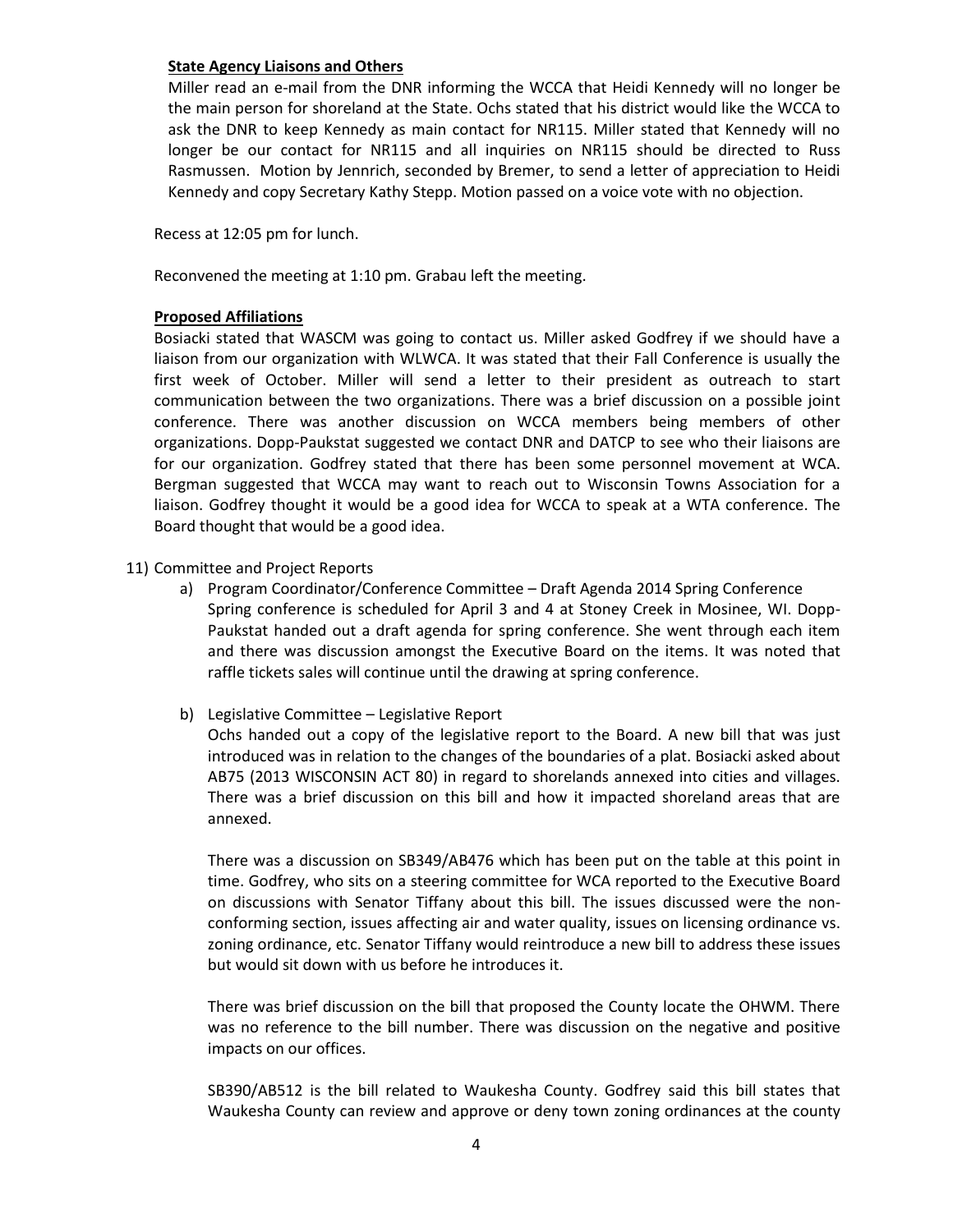level. This bill would only relate to Waukesha County and there was a discussion that the language was backward. Godfrey stated that there will be some changes to the wording, but he does suspect that this will pass.

LRB1287 is in regards to Towns getting out of county-wide zoning. This bill is still circulating and has not been introduced yet. There was a brief discussion on AB517 relating to appointment of the DNR Secretary.

AB 386 (2013 Wisconsin Act 74) was passed and there could be a lot of different interpretations on this and a conference discussion on this topic. Miller explained the bill and her past discussions with Steve Rannenberg and the authors.

- c) Administrative Code Committee None
- d) Nominating Committee None
- e) Audit Committee It was noted that Staff should be taken off the Committee and Jensen was appointed on the Committee in her place.
- f) NR 113 Committee Eliminated the Committee until further notice.
- g) NR 115 Committee

Bergman asked if the DNR will be updating the model ordinance. Ochs stated he was at the Natural Resource Board and he asked the DNR if grant money can be available for a new guidebook and model ordinance. Ochs believes this process will be similar to the 2010 adoption with grant monies. Ochs believes that if the DNR will be giving grant monies, the NR115 Committee will discuss whether they will be updating the guidebook. Ochs suggested for a conference topic, mitigation that meets NR115, especially with the new regulations that say they can engineer systems for impervious surfaces. There was a discussion amongst the Executive Board on the requirements for impervious surfaces and how they are applied within 300 feet. There was discussion on additional sections in NR115 such as the non-conforming section.

- h) NR 116 Committee Eliminated the Committee until further notice.
- i) Mining Committee

Bergman reported that the DNR is having a non-metallic mining workshops. Bergman stated that they will be starting bulk sampling on the metallic mine in northern Wisconsin.

- j) Working Lands Initiative Committee No report. This committee has been renamed.
- k) Awards/Scholarship Committee This spring we will have two \$500 scholarships. Please inform Staff of any retirees in their districts.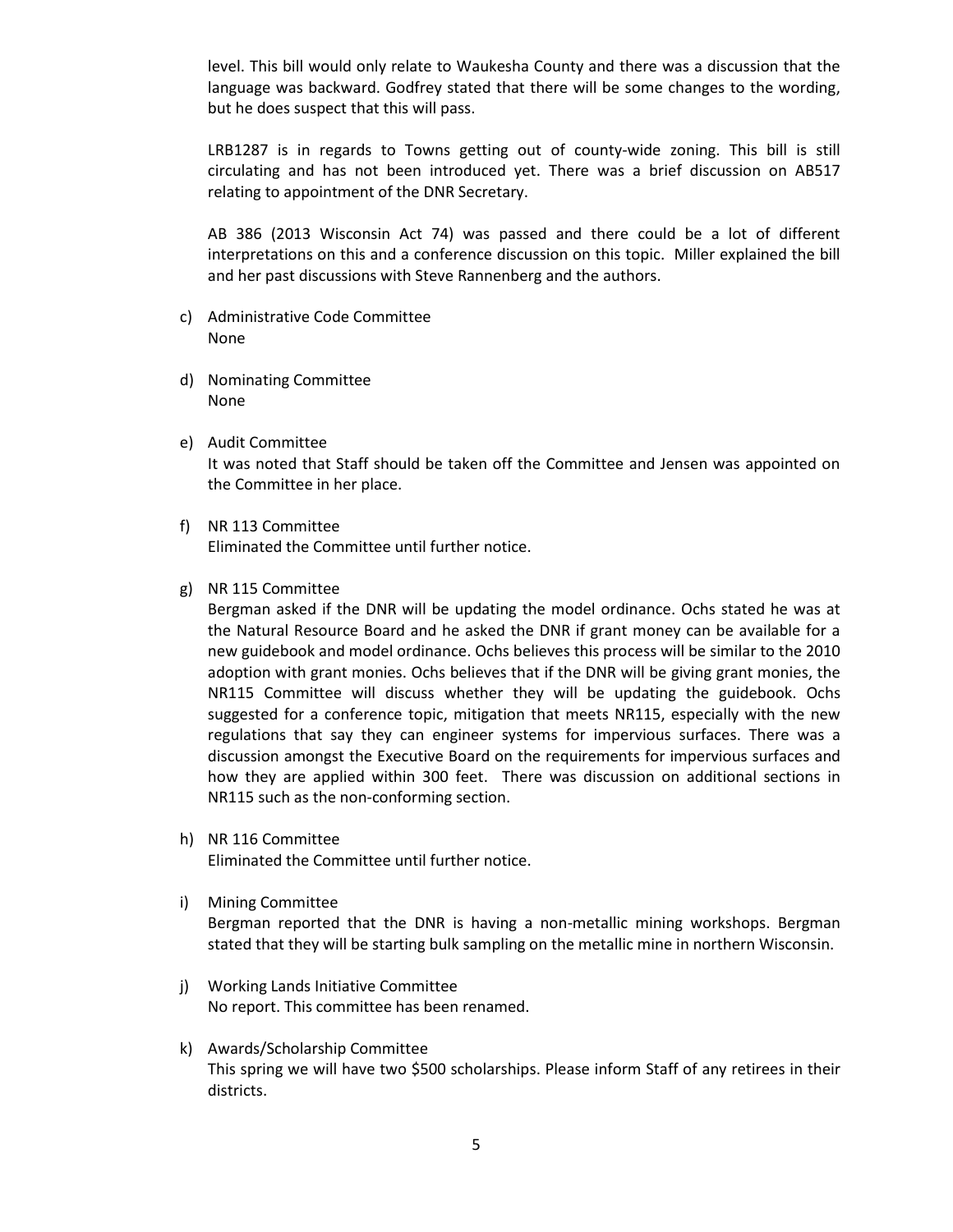l) Web Page Committee

Godfrey did not want to add anything additional that wasn't discussed earlier in the meeting.

- m) POWTS Code Council This council is not active and will be eliminated.
- n) POWTS Technical Advisory Committee

This council is not active and will be eliminated. Dopp-Paukstat gave a brief update on POWTS. There was a discussion on E-Z flows that do not meet code approval. Dopp-Paukstat stated that the electrical requirement for tanks starts April 1, 2014. Bergman said that Ed Tylor from DSPS is working on a new form for inspections regarding electricals. There was a discussion on whether any counties have been audited.

o) Shoreland/Wetland Committee

Miller reported that the Committee will be in discussion with the Wisconsin Wetland Association on upcoming wetland training. Bremer stated that the Central District will be having a training in June 2014. All commented on how beneficial these trainings are to the counties. In addition, WWA received additional grants for training so there will be additional training opportunities in 2014.

Miller stated that we need appointments for the new internal scholarship. Bosiacki (Chairman), Bergman, Miller, Grabou and Bremer will be on the committee. Godfrey wanted to know if WCCA would like him to represent us on the PSC Committee; he is currently on at the State Level.

12) District Reports – To include discussion on realignment of District boundaries

Bremer (Central District) – At the last district meeting Bremer was reelected as district rep. He reported that they will be having a wetland training in June.

Bosaski (East Central District) – The district is meeting today. There is an interested person for district rep next year.

Jennrich (Northeast district) – They had a meeting on Jan  $10^{th}$ . Lisa from DNR was present and talked about NR115. They also talked about cell towers, Act 80, and some other additional legislation. Ed Taylor from DSPS was present and talked about some potential training in the future. Jennrich stated that Dawn Schmidt was elected president, Jeremy Johnson from Menominee County was elected vice president and Jennrich, secretary.

Godfrey (Southwest District) – His district is meeting in February. They are putting together a mining scenario and having each county go through the cost for restoration.

Bergman (Northwest District) – They kept their officers as they were last year. They talked about all legislative issues at their last meeting. Ed Taylor from DSPS was also present at their meeting and talked about possible training in the future.

Ochs (Southeast District) – It was noted that permits were stable in the district. The district discussed NR115 and asked if a letter would be written to the DNR to keep Heidi Kennedy as our contact. The district talked about the FEMA Community rating system. There was a brief discussion between the Board about FEMA CRS. They talked about cell towers. Brian Jenson from Racine County was elected new district rep.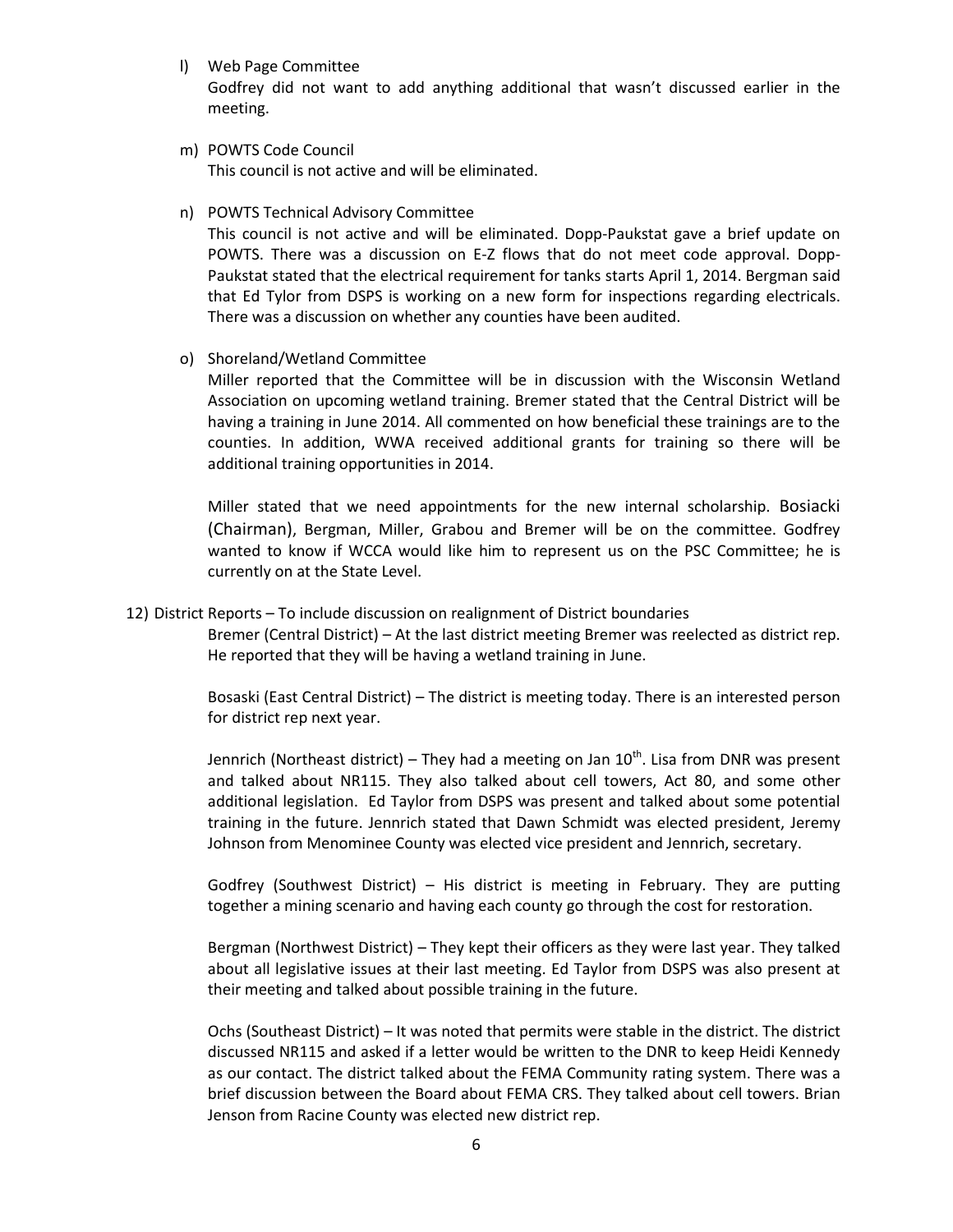#### **2014 Fall Conference - select location and dates**

Miller stated she is looking in the northwoods for the fall conference. The dates picked were October 22-24.

#### **45th Anniversary**

Staff had examples of promotional items that can be given for the  $45<sup>th</sup>$  anniversary. There was discussion on the items. It was agreed that for spring conference there will be a tumbler cup and phone charger for freebies. Apparel will be offered for sale and it was agreed upon to sell t-shirts, hoodies and fleece jackets.

#### **President's Objectives and Goals**

Miller handed out and read her president objectives. Miller asked the Board to do their own objectives and goals. The Executive Board will discussion the board's goals tomorrow.

Motion by Bremer, seconded by Dopp-Paukstet to adjourn the annual meeting until tomorrow at 9:00 am. Motion passed on a voice vote with no objection.

#### **Friday, January 18, 2014 9:00 AM**

The meeting reconvened at 9:00 am.

- 13 State Agency and Affiliated Organization Reports
	- a) WI Department of Safety and Professional Services No representative present.
	- b) WI Department of Natural Resources No representative present.
	- c) WI Department of Ag, Trade and Consumer Protection No representative present.
	- d) UW Stevens Point Center for Land Use Education No representative present.
	- e) UW Extension Local Government Center No representative present.
	- f) Wisconsin Wetlands Association No representative present.
	- g) Wisconsin Counties Association
		- Keith Langenhahn was present from the WCA. He reported that WCA reorganized and many of their personnel have been reassigned within WCA. Langenhahn stated the biggest legislation that has been going on is SB349. The WCA testified as being neutral because they wanted to be at the table with the authors of the bill and where changes that WCA had asked for. There were three areas they looked at which were roads, zoning and police policy and environmental. Tiffany has stated that if it doesn't get passed this session, he will bring it back. AB75 – Shoreland and passed annexation.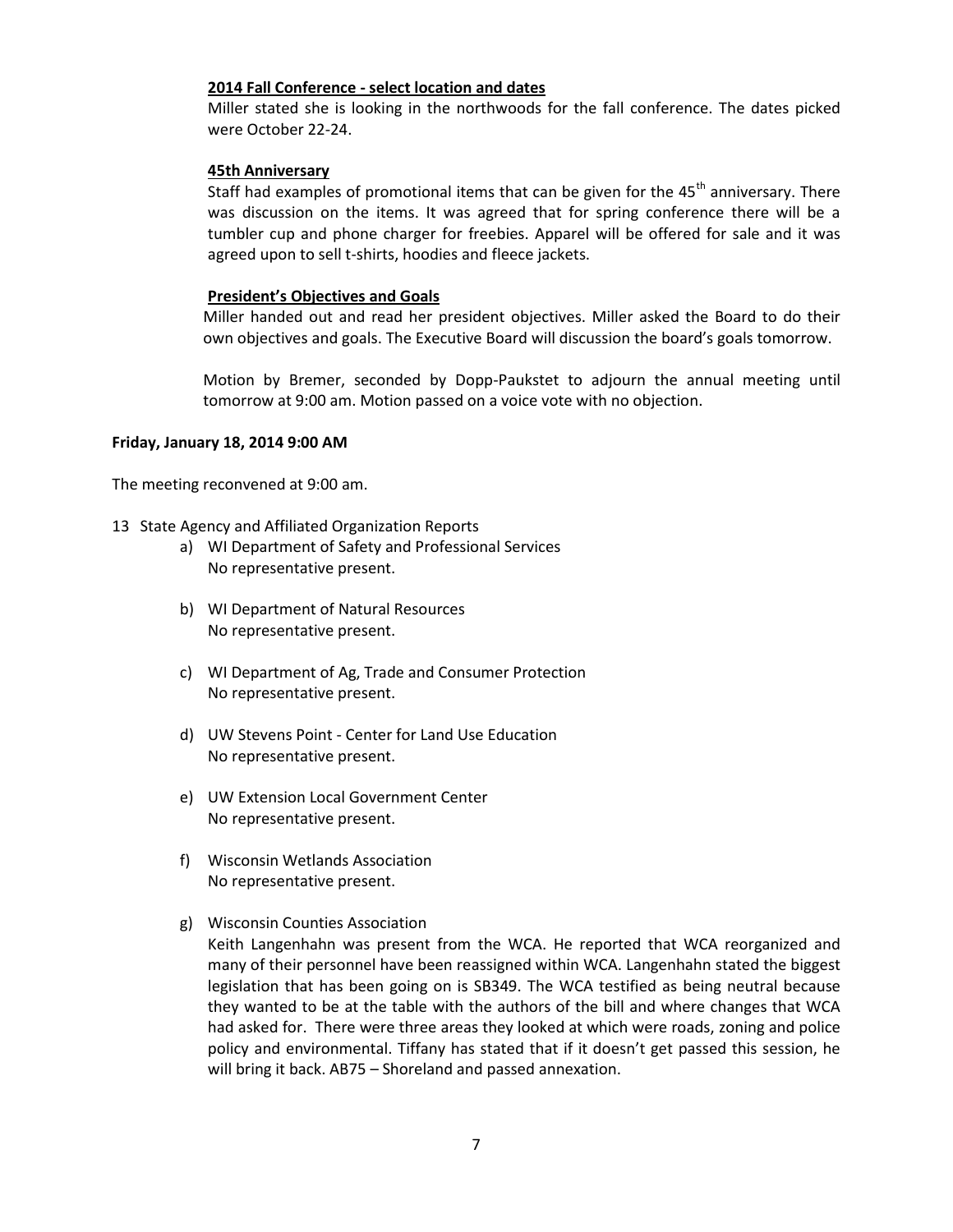Godfrey asked Langenhahn if WCA would be interested in participating in talks with WCCA and WLCWA on merger of departments. Langenhahn stated he has been in touch with Becky Frisch (Marathon County) and is more than willing to come to any meetings between the two organizations.

Langenhahn encouraged staff members to get on the WCA steering committees. Godfrey is on the WCA Environmental and Land Use steering committee and stated that many of the items WCCA talks about, WCA talks about. Bergman asked Langenhahn if he heard any interest in opening up the ferrous mining law. He has not heard anything on that subject. Langenhahn stated there are a lot of contested races all over the state. Godfrey commented to Langenhahn about the bureaucracy of WCA and that it is harder to make an impact. Langenhahn explained the process to get emergency meetings but will relate Godfrey's concerns to the WCA Executive Director. Miller thanked Langenhahn for being present today.

#### 14 Other Business

- a) Hire new conference coordinator Staff will be sending out the job description and any person interested should submit letters of interest and/or proposals.
- b) Discussion of Collaboration between WCCA and WLWCA The committee will be talking with WLWCA about common goals and collaboration between the two organizations. The representatives from WCCA will be Godfrey, Frisch (Marathon), Brent P. Michalek (Sauk County), Julie Schmelzer (Calumet County) and Dave Gifford (Barron County).

# c) Annual review of the WCCA Constitution

There was nothing at this time that was indicated as an issue. It was agreed upon that the Guidebook should be updated. Staff suggested that each member look at their sections/duties and recommend revisions. It was agreed that this would be looked at over the upcoming year.

## d) NR115 Model Code update and mitigation examples Dopp-Paukstat wanted the NR115 Committee to update the handbook and mitigation examples. Miller noted that the DNR has a collection of counties' mitigation organizations.

e) Lake Association Membership

Miller asked the Board if we wanted to become a member. Dopp-Paukstat wanted to offer that we would do a presentation at one of the Lake Association conferences. Staff pointed out that many WCCA members are members with other organizations such as WLIA, WLWCA, WOWRA, WTA, etc. so we have representation in other organizations. It was agreed that WCCA will not be a member of the Lake Association.

## 15 Plans and Goals for 2014

- a) Executive Board Goals for 2014
- b) The Executive Board discussed goals for 2014. The Board's goals are:
	- 1. Develop the Career Enhancement Committee to set up scholarships for our members for professional development.
	- 2. Review the Executive Board Guide Book.
	- 3. Review and update web site.